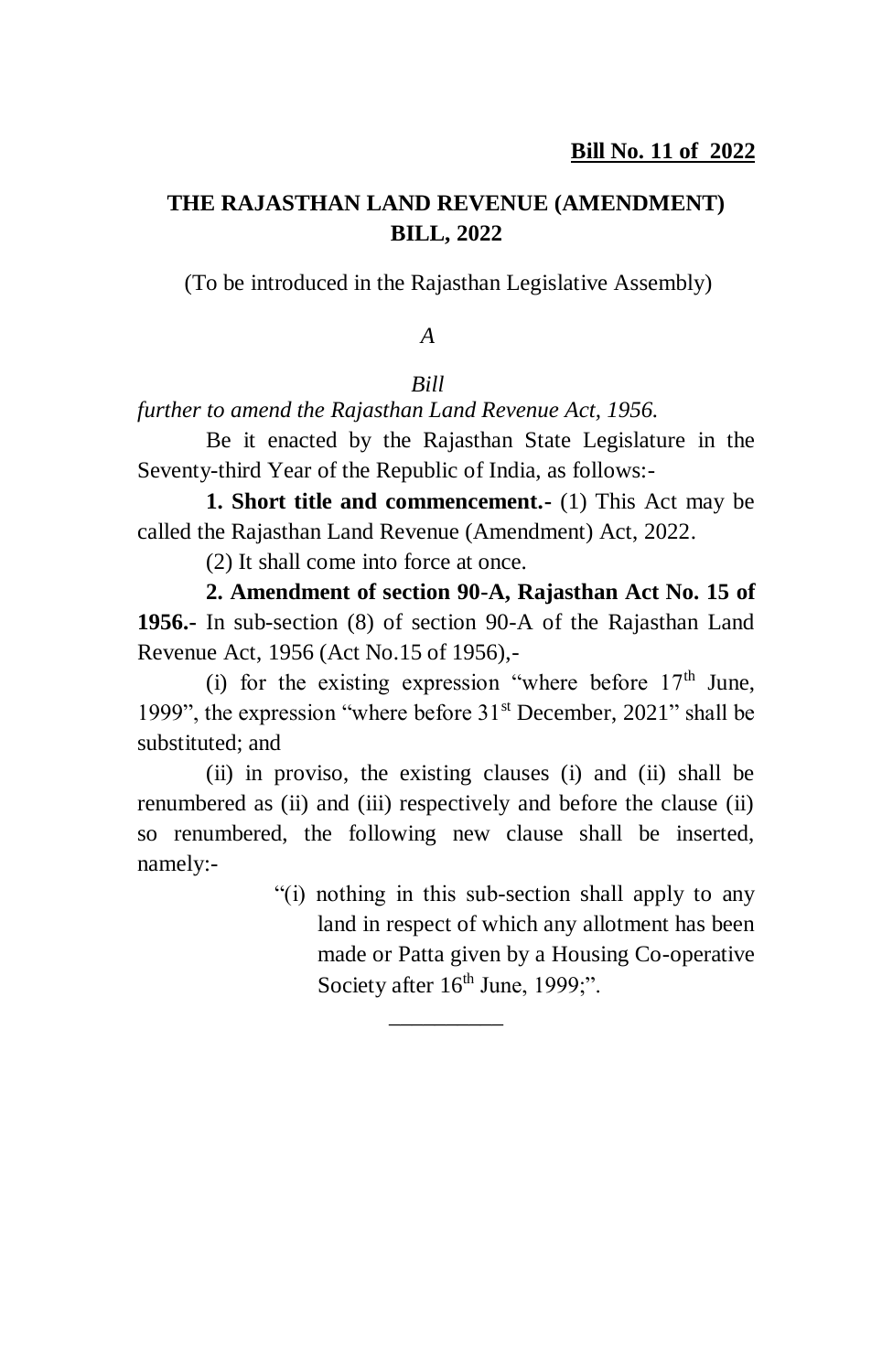#### **STATEMENT OF OBJECTS AND REASONS**

The State Government is of the view that there are certain difficulties in conversion of agricultural lands which have been used for non-agricultural purposes under sub-section (8) of section 90-A of the Rajasthan Land Revenue Act, 1956. The said subsection applies on agricultural land held and used for nonagricultural purposes before  $17<sup>th</sup>$  June, 1999.

In last two decades, socio-economic growth and various other reasons have led to rapid urbanization in urban areas of the State. Various kinds of non-agricultural developments have taken place on agriculture lands. Due to this cut-off date of  $17<sup>th</sup>$  June, 1999 problems are being faced in conversions of such nonagricultural developments in urban areas.

In the larger interest of public already inhabiting and carrying on their livelihood on such lands which have been used for non-agricultural purposes after  $17<sup>th</sup>$  June, 1999, the State Government is of the opinion that in order to facilitate conversion of these lands and to provide such people with basic rights of minimum infrastructure facilities, the cut-off date of  $17<sup>th</sup>$  June, 1999 should be extended to  $31<sup>st</sup>$  December, 2021. The State Government is also of the view that any land in respect of which any allotment or Patta has been given by a Housing Co-operative Society after  $16<sup>th</sup>$  June, 1999 should be excluded from the scope of sub-section (8) of section 90-A. Accordingly, sub-section (8) of section 90-A is proposed to be amended suitably.

> The Bill seeks to achieve the aforesaid objective. Hence the Bill.

> > शान्ती कुमार धारीवाल, **Minister Incharge.**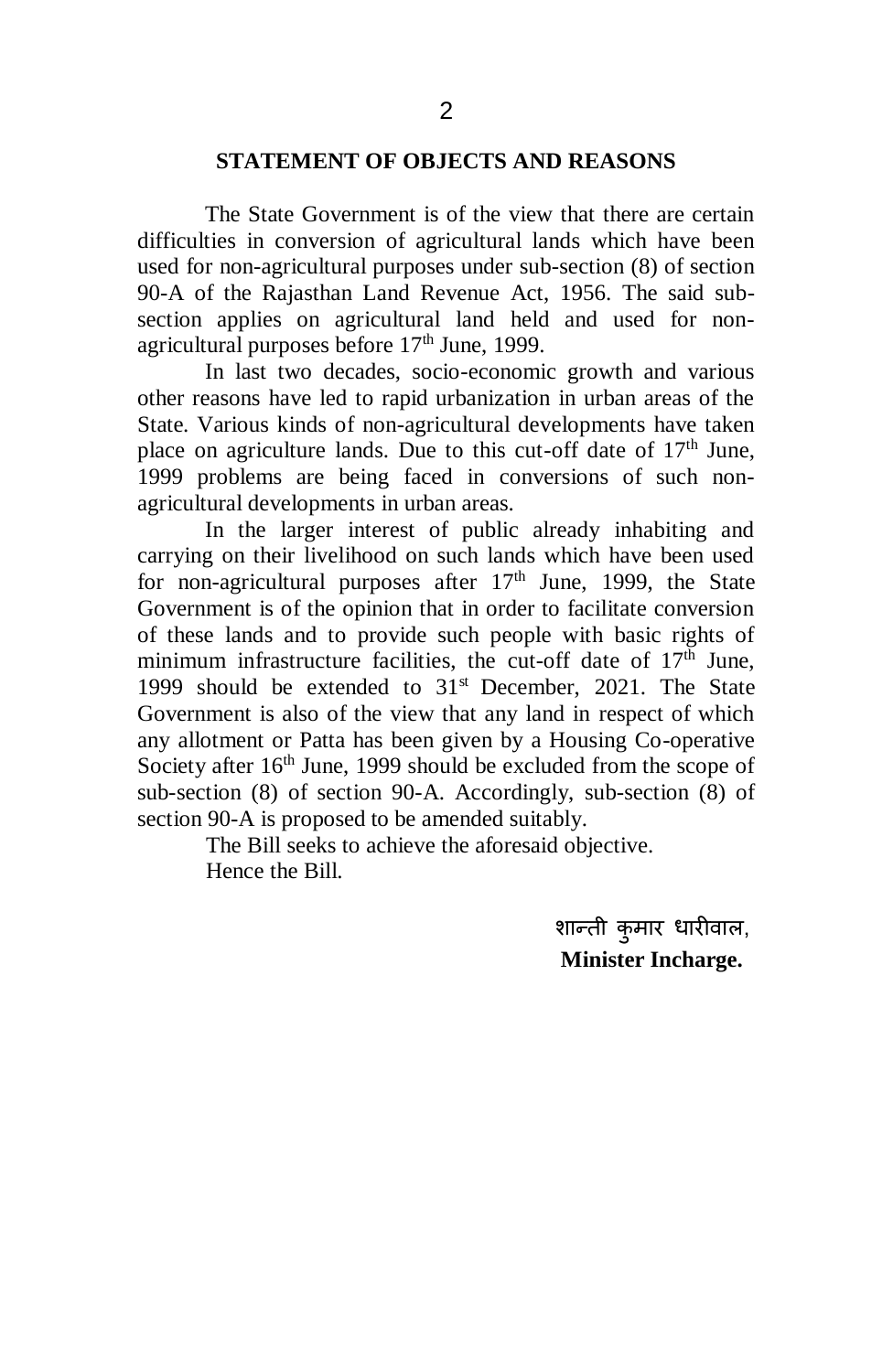## **EXTRACTS TAKEN FROM THE RAJASTHAN LAND REVENUE ACT, 1956**

**(Act No. 15 of 1956)**

XX XX XX XX XX **90-A. Use of agricultural land for non-agricultural purpose.-** (1) to (7)  $\boldsymbol{X} \times \boldsymbol{X}$  xx  $\boldsymbol{X} \times \boldsymbol{X}$  xx  $\boldsymbol{X} \times \boldsymbol{X}$ 

(8) Notwithstanding anything to the contrary contained in this Act and the Rajasthan Tenancy Act, 1955 (Act No. 3 of 1955) where before 17<sup>th</sup> June, 1999 any person, holding any land for agricultural purposes in an urban area or within the urbanisable limits or peripheral belt of an urban area, has used or has allowed to be used such land or part thereof for non-agricultural purposes or, has parted with possession of such land or part thereof for consideration by way of sale or agreement to sell and/ or by executing power of attorney and/or Will or in any other manner for purported non-agricultural use, the rights and interest of such person in the said land or holding or part thereof, as the case may be, shall be liable to be terminated and the officer authorized by the State Government in this behalf, shall, after affording an opportunity of being heard to such person and recording reasons in writing for doing so, order for termination of his rights and interest in such land and thereupon the land shall vest in the State Government free from all encumbrances and be deemed to have been placed at the disposal of the local authority under section 102-A and shall be available for allotment or regularization by the local authority for any permissible non-agricultural purposes in accordance with the rules, regulations or bye-laws made under the law applicable to the local authority to the persons having possession over such land or part thereof, as the case may be, on the basis of allotment made, or Patta given, by a Housing Cooperative Society or on the basis of any document of sale or agreement to sell or power of attorney or a Will or any other document purporting transfer of land to them either by the person whose rights and interests have been ordered to be terminated under this sub-section or by any other person claiming through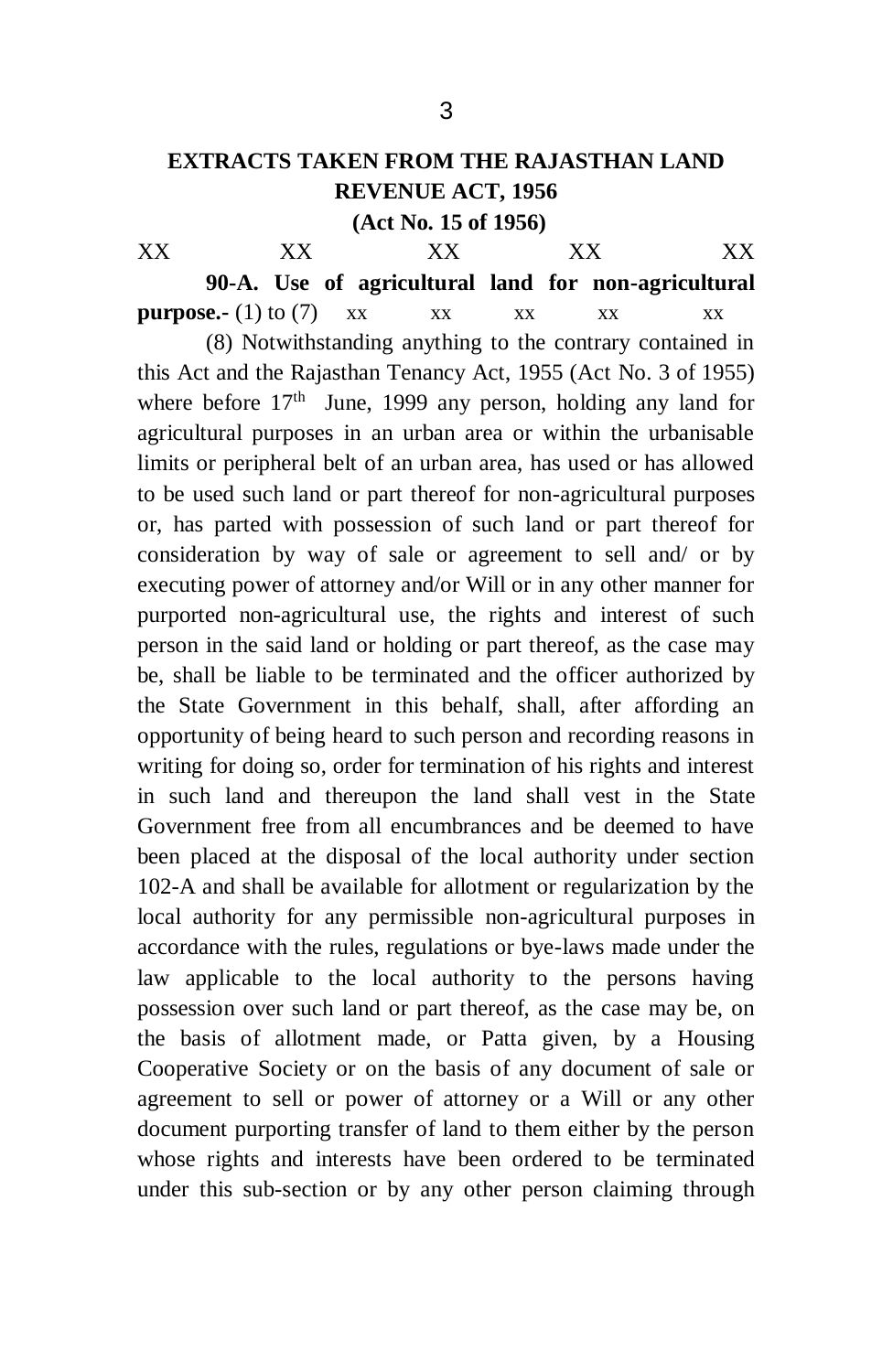such person, subject to the payment to the local authority of urban assessment or premium or both leviable and recoverable under sub-section (4):

Provided that-

- (i) nothing in this sub-section shall apply to any land belonging to deity, Devasthan Department, any public trust or any religious or charitable institution or a wakf;
- (ii) no proceedings or orders under this sub-section shall be initiated or made in respect of lands for which proceedings under the provisions of the Urban Land (Ceiling and Regulation) Act, 1976 (Central Act No. 33 of 1976), the Rajasthan Imposition of Ceiling on Agricultural Holdings Act, 1973 (Act No. 11 of 1973) and the Rajasthan Land Reforms and Acquisition of Land Owners Estate Act, 1963 (Act No. 11 of 1964) are pending.

|    | u | XX  | XX | XX | XX | vv<br>ΛΛ |
|----|---|-----|----|----|----|----------|
| XX |   | V V | vv |    | vv |          |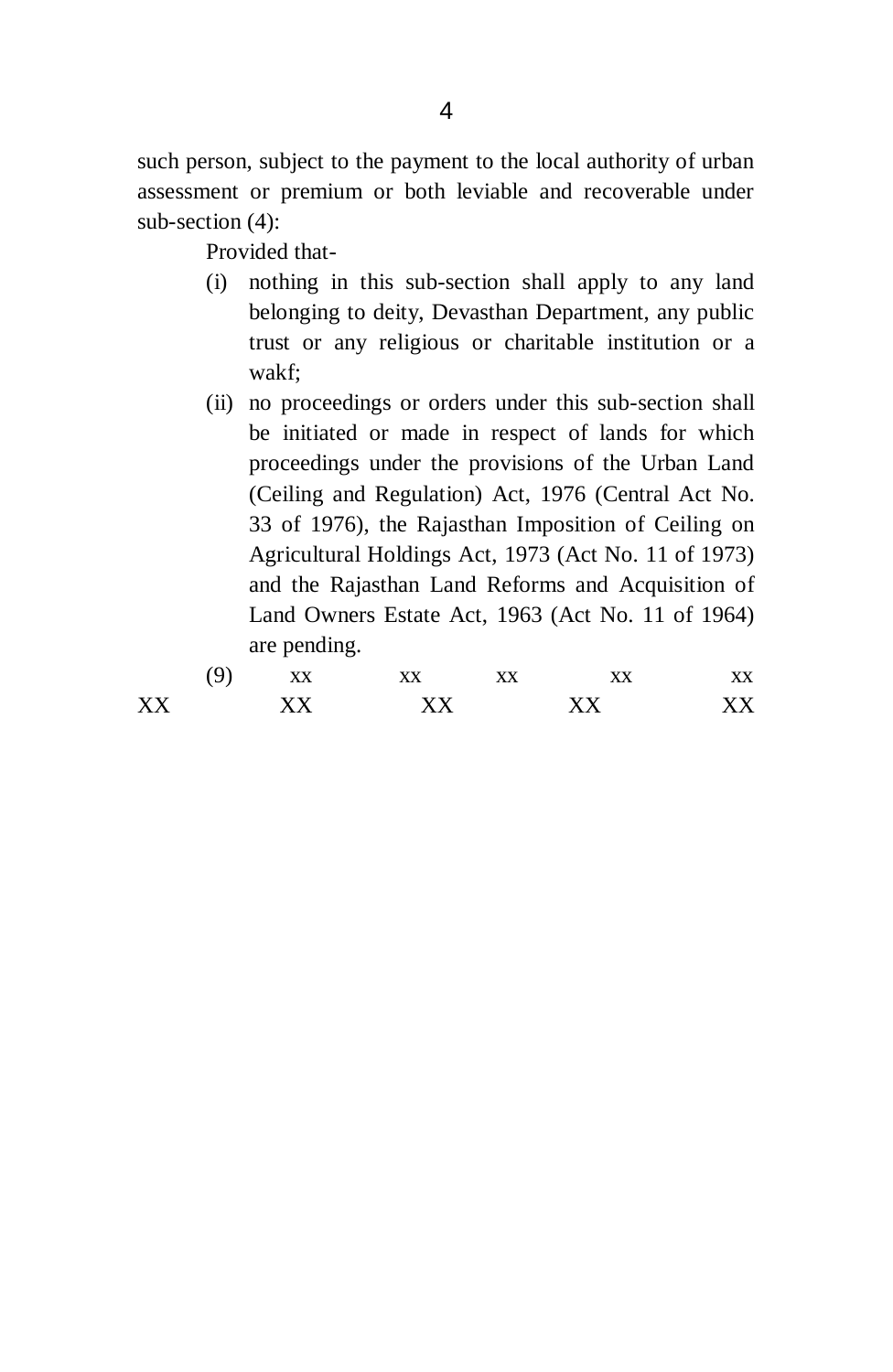## **(प्राधधकृत हिन्दी अनुिाद)**

### **राजस् थान -राजस् ि (संोधधन) विधेयक 2022**

**(जैसाकक राजस् थान विधान स ा ं परुर्स्थावरत ककया जाये ा)**

राजस्थान भू-राजस्व अधिनियम, 1956 को और संशोधित करने के लिए विधेयक।

भारत गणराज्य के तिहत्तरवें वर्ष में राजस्थान राज्य विधान-मण्डल निम्नलिखित अधिनियम बनाता है:-

1. सं**क्षिप्त नाम और प्रारंभ.-** (1) इस अधिनियम का नाम राजस्थान भू-राजस्व (संशोधन) अधिनियम, 2022 है।

(2) यह तुरन्त प्रवृत्त होगा।

**2. 1956 के राजस् थान अधधयनयं सं. 15 कध धारा 90-क का संशोधन.-** राजस्थान भू-राजस्व अधिनियम, 1956 (1956 का अधिनियम सं. 15) की धारा 90-क की उप-धारा (8) में,-

(i) विद्यमान अभिव्यक्ति "17 जून, 1999 के पूर्व" के स्थान पर अभिव्यक्ति "31 दिसम्बर, 2021 के पूर्व" प्रतिस्थापित की जायेगी; और

(ii) परन्तुक में, विद्यमान खण्ड (i) और (ii) को क्रमश: (ii) और (iii) के रूप में पुनर्संख्यांकित किया जायेगा और इस प्रकार पुनर्संख्यांकित खण्ड (ii) से पूर्व, निम्नलिखित नया खण्ड अंत:स्थापित किया जायेगा, अर्थात्:-

\_\_\_\_\_\_\_\_\_\_

"(i) इस उप-धारा की कोई भी बात ऐसी किसी भी भूमि पर लागू नहीं होगी, जिसके संबंध में किसी आवासन सहकारी सोसाइटी दवारा 16 जून, 1999 के पश्चात् कोई आबंटन किया गया है या पट्टा दिया गया है;"।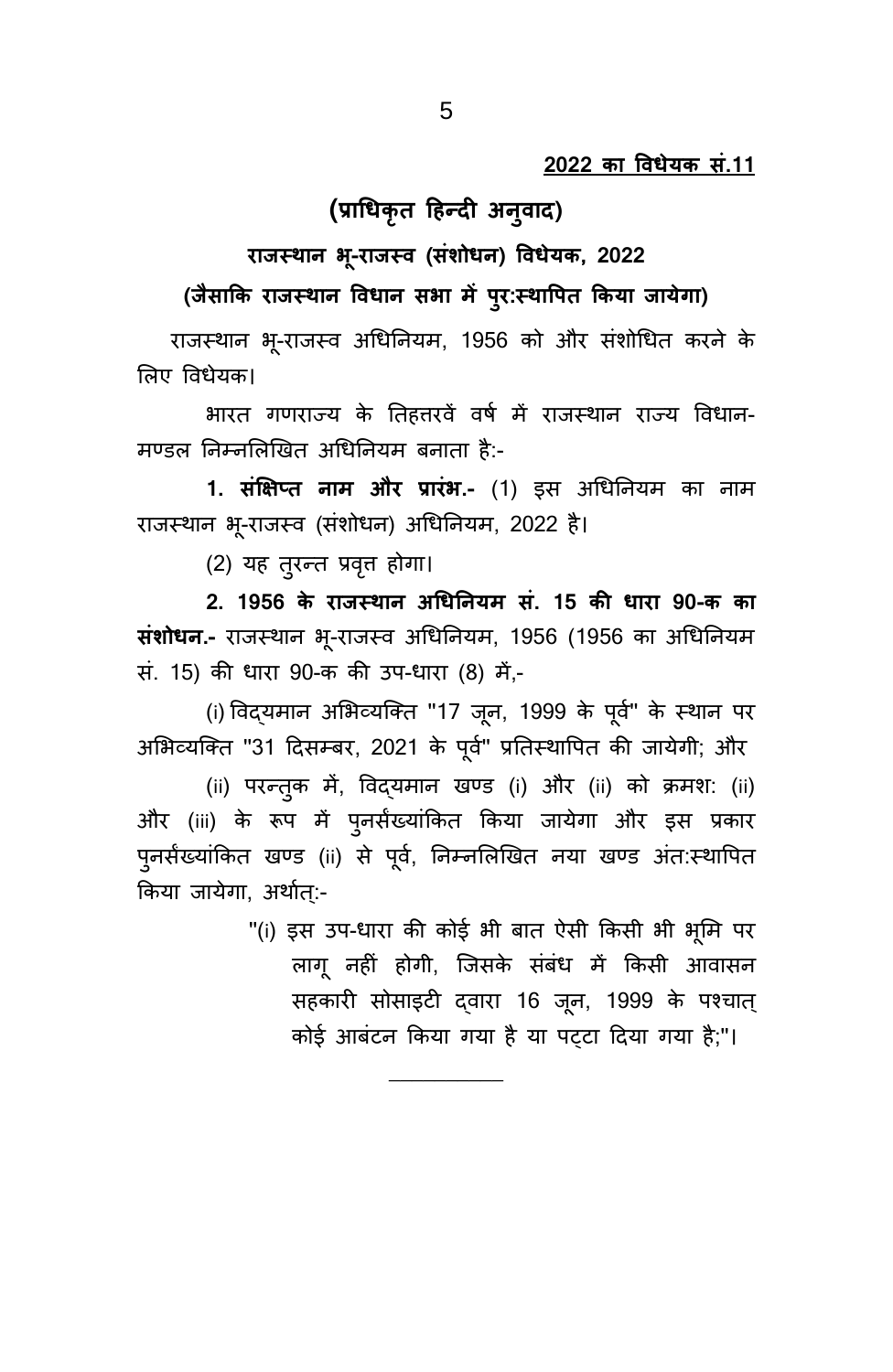#### उद्**देश्यों और कारणों का कथन**

राज्य सरकार का यह विचार है कि ऐसी कृषि भूमियों, जिनका राजस्थान भू-राजस्व अधिनियम, 1956 की धारा 90-क की उप-धारा (8) के अधीन गैर-कृषिक प्रयोजनों के लिए उपयोग कर लिया गया है, के संपरिवर्तन में कतिपय कठिनाइयां हैं। उक्त उप-धारा 17 जून, 1999 से पूर्व गैर-कृषिक प्रयोजनों के लिए धारित और उपयोग में ली गयी कृषि भूमि पर लागू होती है।

विगत दो दशकों में, सामाजिक-आर्थिक विकास से और विभिन्न अन्य कारणों से राज्य के नगरीय क्षेत्रों में तीव्र नगरीकरण हुआ है। कृषि भूमियों पर विभिन्न प्रकार के गैर-कृषिक विकास हुए हैं। 17 जून, 1999 की इस अंतिम तारीख के कारण नगरीय क्षेत्रों में ऐसे गैर-कृषिक विकासों के संपरिवर्तन में कठिनाइयों का सामना करना पड़ रहा है।

ऐसी भूमियों, जो कि 17 जून, 1999 के पश्चात् गैर-कृषिक प्रयोजनों के लिए उपयोग में ली गयी हैं, पर पहले से ही निवास कर रही और अपनी जीविका चला रही जनता के वृहत् हित में, राज्य सरकार का यह मत है कि इन भूमियों के संपरिवर्तन को सुकर बनाने के लिए और ऐसे व्यक्तियों को न्यूनतम अवसंरचना सुविधाओं के आधारभूत अधिकार उपलब्ध करवाने के लिए, 17 जून, 1999 की अंतिम तारीख को 31 दिसम्बर, 2021 तक बढ़ा दिया जाना चाहिए। राज्य सरकार का यह भी मत है कि ऐसी किसी भूमि, जिसके संबंध में किसी आवासन सहकारी सोसाइटी दवारा 16 जून, 1999 के पश्चात् कोई आबंटन किया या पट़टा दिया गया है, को धारा 90-क की उप-धारा (8) की परिधि से अपवर्जित कर दिया जाना चाहिए। तदनुसार, धारा 90-क की उप-धारा (8) यथोचित रूप से संशोधित की जानी प्रस्तावित है।

> यह विधेयक पूर्वोक्त उद्देश्य की प्राप्ति के लिए ईप्सित है। अत: विधेयक प्रस्तुत है।

> > शान्ती कुमार धारीवाल, प्रभारी मंत्री।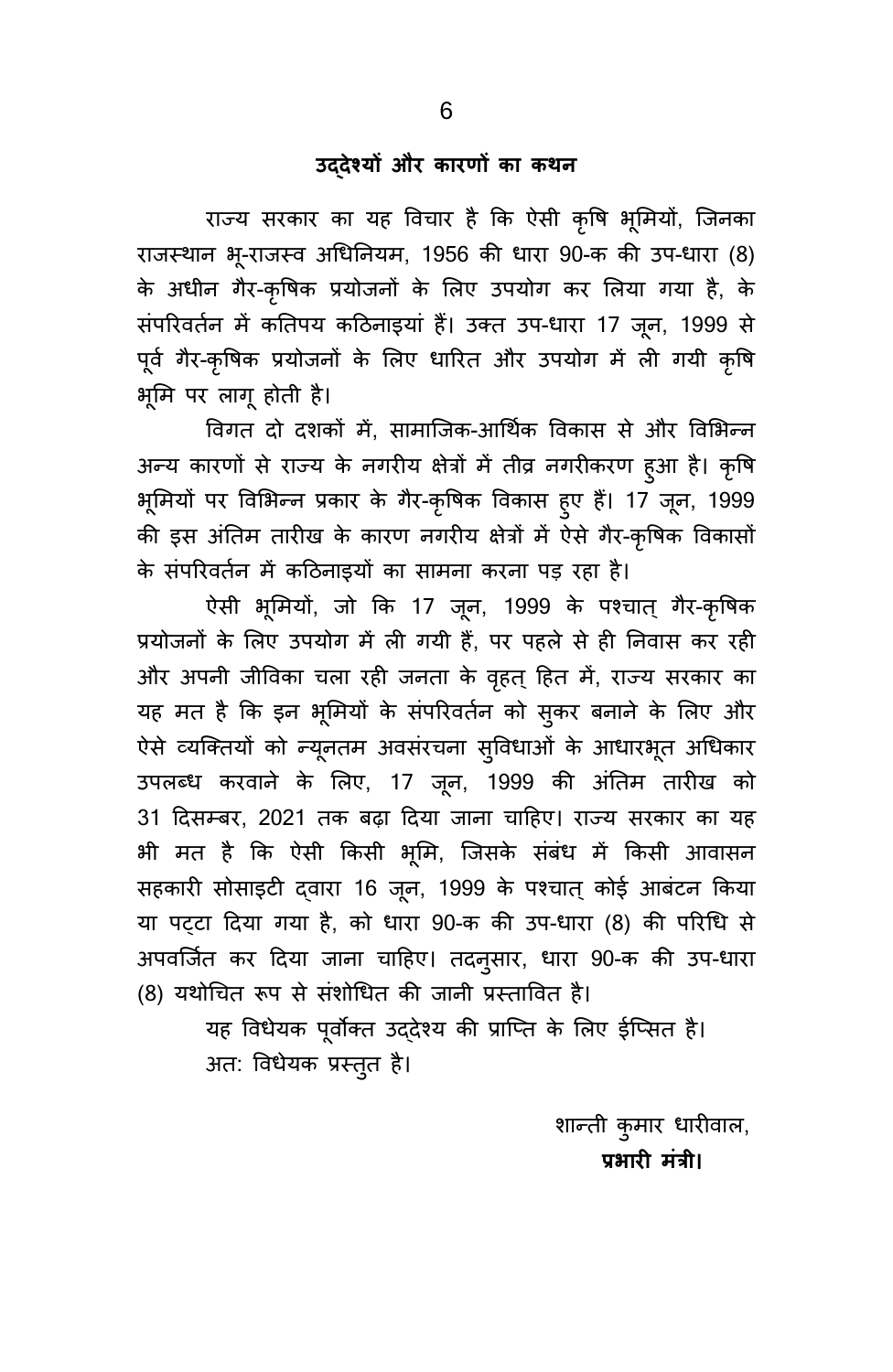| XX |  |                                                                                                                                                                                                                                                                                                  |  |
|----|--|--------------------------------------------------------------------------------------------------------------------------------------------------------------------------------------------------------------------------------------------------------------------------------------------------|--|
|    |  | $0.0 = \frac{1}{2}$ and $\frac{1}{2}$ and $\frac{1}{2}$ and $\frac{1}{2}$ and $\frac{1}{2}$ and $\frac{1}{2}$ and $\frac{1}{2}$ and $\frac{1}{2}$ and $\frac{1}{2}$ and $\frac{1}{2}$ and $\frac{1}{2}$ and $\frac{1}{2}$ and $\frac{1}{2}$ and $\frac{1}{2}$ and $\frac{1}{2}$ and $\frac{1}{2$ |  |

**90-क. कृवि लं का अकृविक प्रयधजनों के लिए उरयध .-** (9) ं (7) XX XX XX XX XX

(8) इस अधिनियम और राजस्थान अभिधृति अधिनियम, 1955 (1955 का अधिनियम सं. 3) में अन्तर्विष्ट किसी प्रतिकूल बात के होते हुए भी, यदि किसी नगरीय क्षेत्र में या किसी नगरीय क्षेत्र की नगरयोग्य सीमाओं या उपांत पट्टी में, कृषि प्रयोजनों के लिए कोई भूमि धारण करने वाले किसी व्यक्ति ने 17 जून, 1999 के पूर्व ऐसी भूमि या उसके भाग का गैर-कृषिक प्रयोजनों के लिए उपयोग किया है या उपयोग किये जाने के लिए अनुज्ञात किया है या वह ऐसी भूमि या उसके भाग के तात्पर्यित गैर-कृषिक उपयोग के लिए विक्रय या विक्रय के करार के रूप में और/या मुख्तारनामा और/या वसीयत निष्पादित करके या किसी भी अन्य रीति से प्रतिफल के लिए कब्जे से अलग हो गया है, वहां उक्त भूमि या जोत या, यथास्थिति, उसके भाग में के ऐसे व्यक्ति के अधिकार और हित पर्यवर्सित किये जाने के दायी होंगे और राज्य सरकार द्वारा इस निमित प्राधिकृत अधिकारी ऐसे व्यक्ति को स्नवाई का अवसर प्रदान करने के पश्चात् और ऐसा करने के कारणों को लेखबदध करने के पश्चात ऐसी भूमि में ऐसे व्यक्ति के अधिकारों और हित के पर्यवसान का आदेश देगा और तद्परान्त उक्त भूमि समस्त भारग्रस्तताओं से मुक्त रूप में, राज्य सरकार में निहित हो जायेगी और धारा 102-क के अधीन स्थानीय प्राधिकारी के व्ययनाधीन रखी गयी समझी जायेगी और स्थानीय प्राधिकारी पर लागू विधि के अधीन बनाये गये नियमों, विनियमों या उप-विधियों के अनुसार, किसी अनूजेय गैर-कृषिक प्रयोजन के लिए ऐसी भूमि या, यथास्थिति, उसके भाग पर कब्जा रखने वाले व्यक्तियों को किसी आवासन सहकारी सोसाइटी दवारा किये गये आबंटन या दिये गये पट्टे के आधार पर या उनको, या तो उस व्यक्ति दवारा, जिसके अधिकार और हित इस उप-धारा के अधीन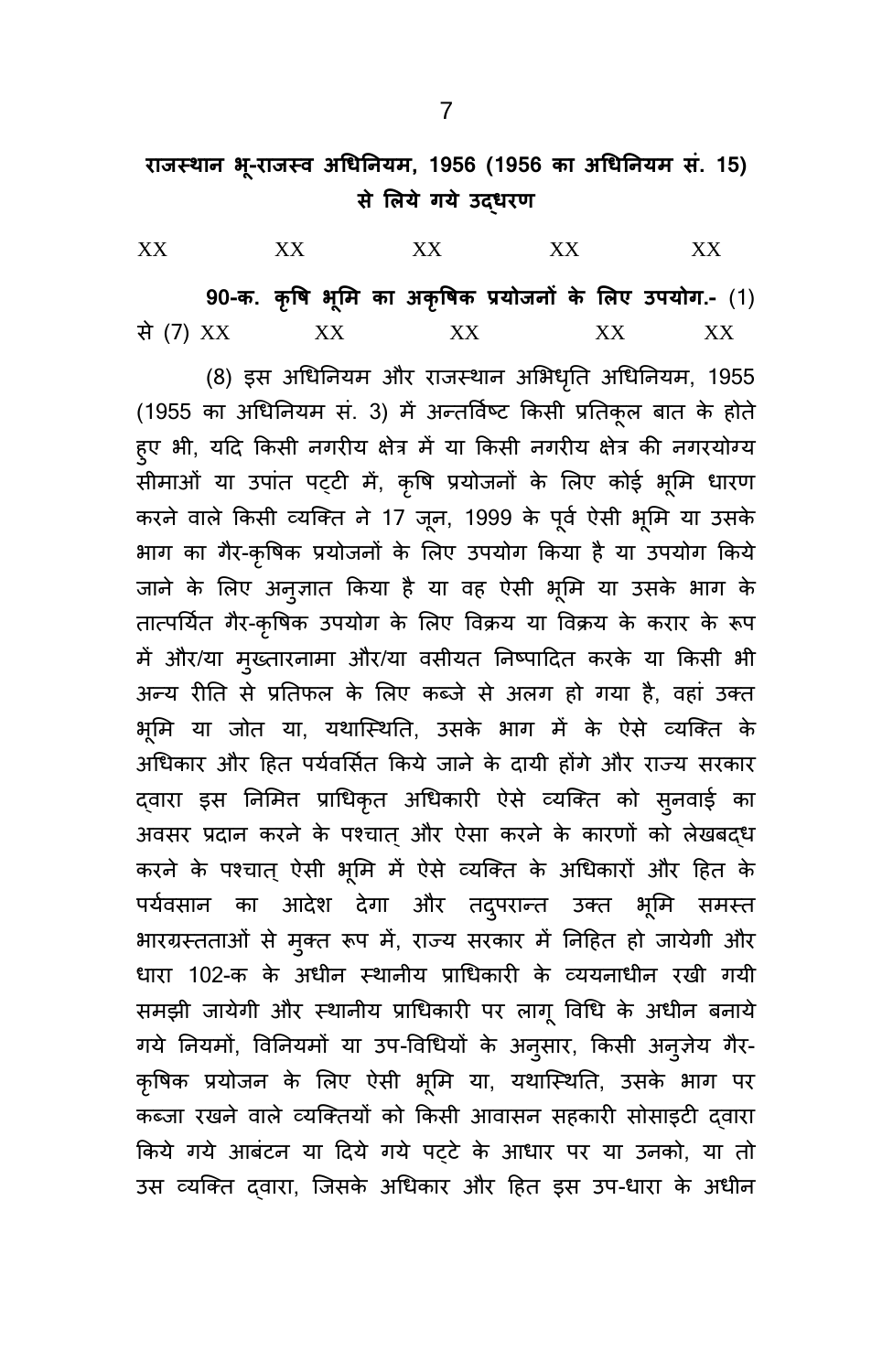पर्यवसित किये जाने के आदेश दिये जा चुके हों, या ऐसे व्यक्ति के माध्यम से दावा करने वाले किसी अन्य व्यक्ति दवारा विक्रय या विक्रय के करार या मुख्तारनामे या वसीयत या भूमि के अंतरण के लिए तात्पर्यित किसी अन्य दस्तावेज के आधार पर, उप-धारा (4) के अधीन उद्ग्रहणीय और वसूलीय नगरीय निर्धारण या प्रीमियम या दोनों के स्थानीय प्राधिकारी को संदाय के अध्यधीन रहते हुए, आबंटन या नियमितीकरण के लिए उपलब्ध होगी:

- परन्तु -
	- (i) इस उप-धारा की कोई भी बात देवता, देवस्थान विभाग, किसी लोक न्यास या किसी धार्मिक या पूर्त संस्था या वक्फ की किसी भी भूमि पर लागू नहीं होगी।
	- (ii) इस धारा के अधीन कोई भी कार्यवाहियां या आदेश ऐसी भूमियों के संबंध में आरम्भ नहीं की जायेंगी या नहीं किये जायेंगे जिनके लिए नगर भूमि (अधिकतम सीमा और विनियमन) अधिनियम, 1976 (1976 का केन्द्रीय अधिनियम सं.33), राजस्थान कृषि जोतों पर अधिकतम सीमा अधिरोपण अधिनियम, 1973 (1973 का अधिनियम सं.11) और राजस्थान भूमि स्धार तथा भू-स्वामियों की सम्पदाओं का अर्जन अधिनियम, 1963 (1964 का अधिनियम सं.11) के उपबंधों के अधीन कार्यवाहियां लंबित हैं।

|    | 9 | vv | xх | xх | <b>XX</b> | xх |  |
|----|---|----|----|----|-----------|----|--|
| XX |   | vv | vv | vv |           | w  |  |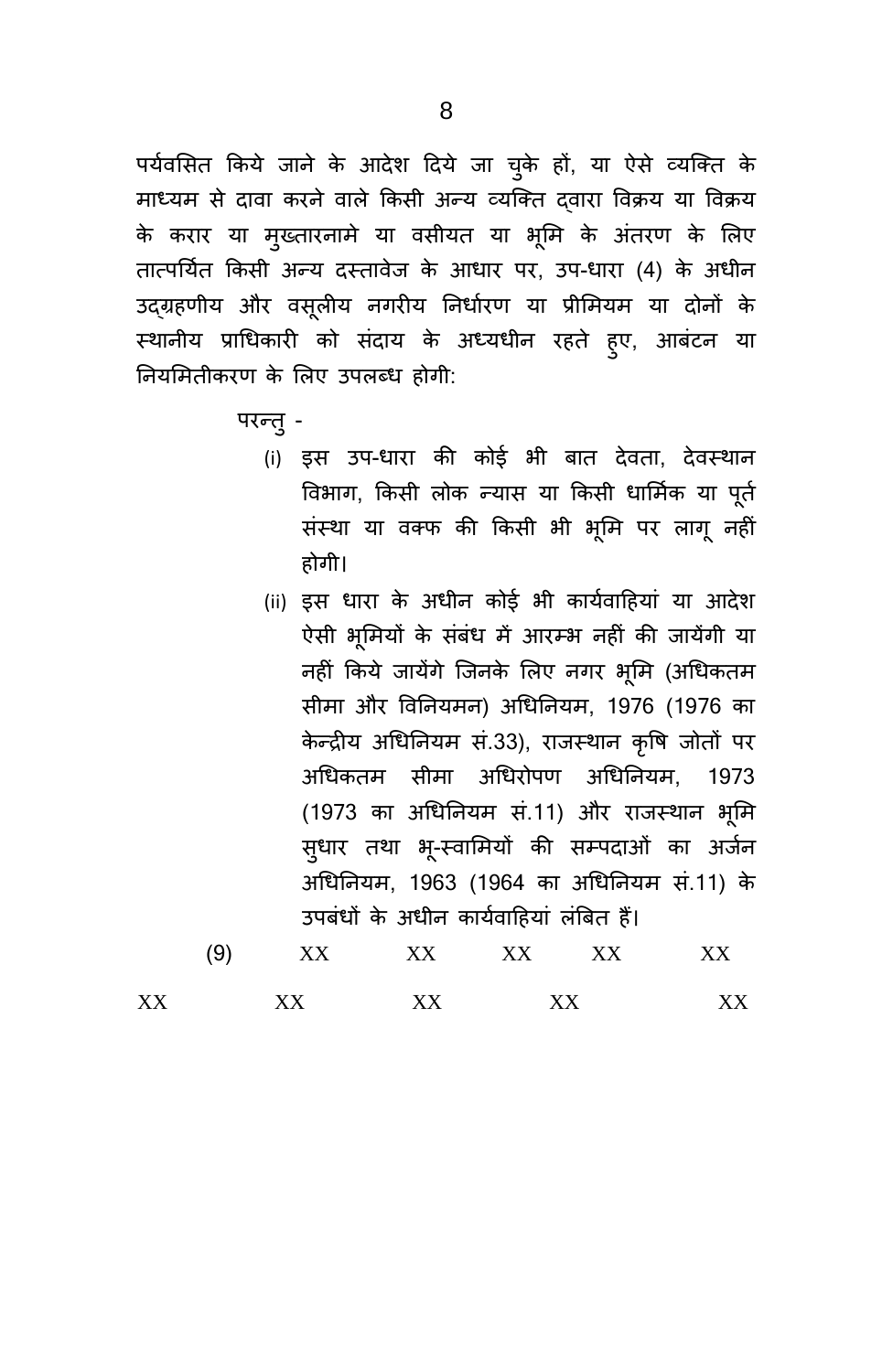**Bill No. 11 of 2022**

## **THE RAJASTHAN LAND REVENUE (AMENDMENT) BILL, 2022**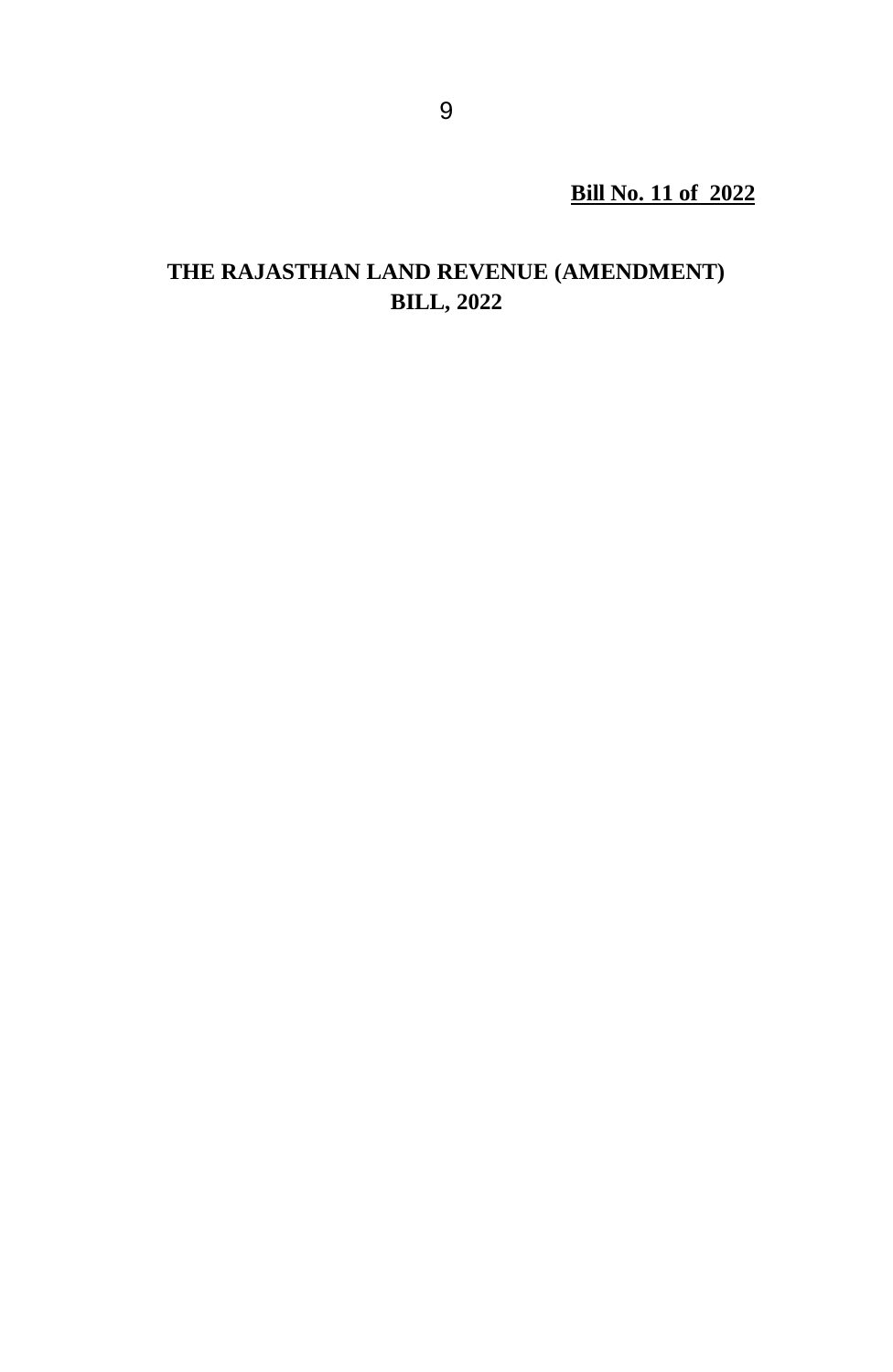# **(To be introduced in the Rajasthan Legislative Assembly) RAJASTHAN LEGISLATIVE ASSEMBLY**

*A Bill*

*further to amend the Rajasthan Land Revenue Act, 1956.*

(To be introduced in the Rajasthan Legislative Assembly)

\_\_\_\_\_\_\_\_\_\_

\_\_\_\_\_\_\_\_\_\_

MAHAVEER PRASAD SHARMA,  **Secretary.**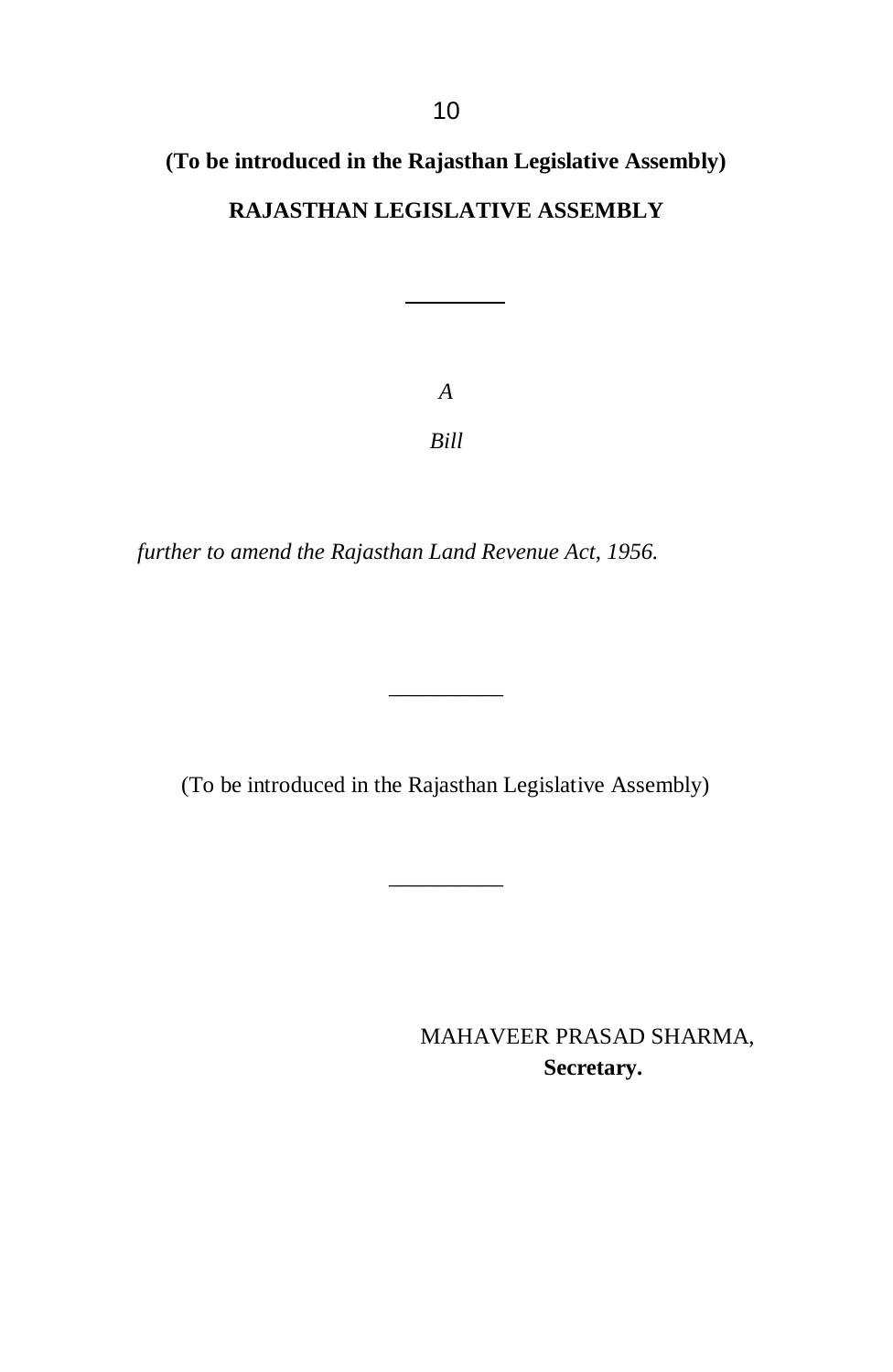(Shanti Kumar Dhariwal, **Minister-Incharge**)

**2022 का विधेयक सं.11** 

**राजस् थान -राजस् ि (संोधधन) विधेयक 2022**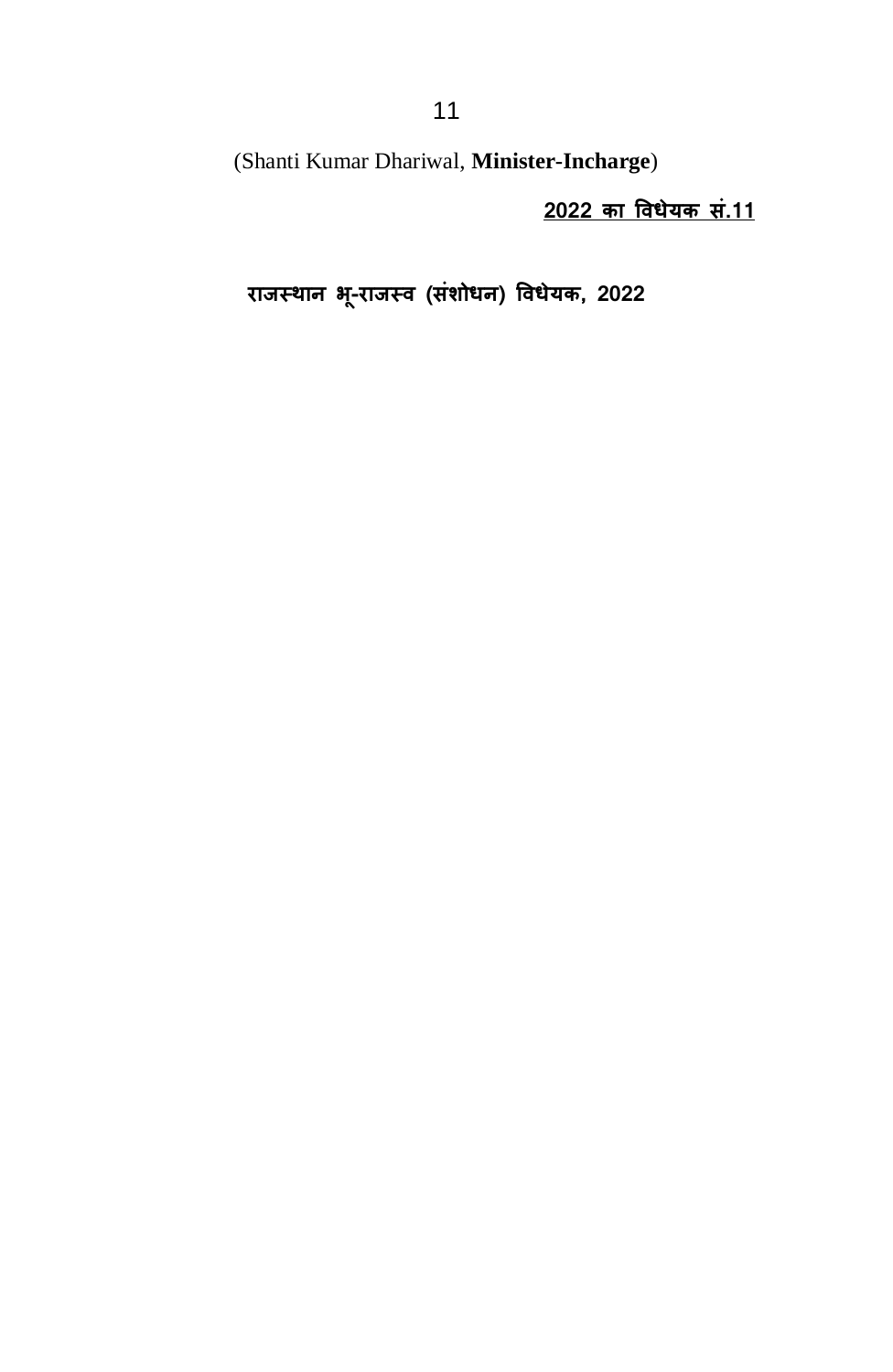(**जैसाकक राजस् थान विधान स ा ं परुरःस् थावरत ककया जाये ा**)

**राजस् थान विधान स ा**

राजस्थान भू-राजस्व अधिनियम, 1956 को और संशोधित करने के लिए विधेयक।

**(जैसाकक राजस् थान विधान स ा ं परुरःस्थावरत ककया जाये ा)**

महावीर प्रसाद शर्मा, **सधिि।**